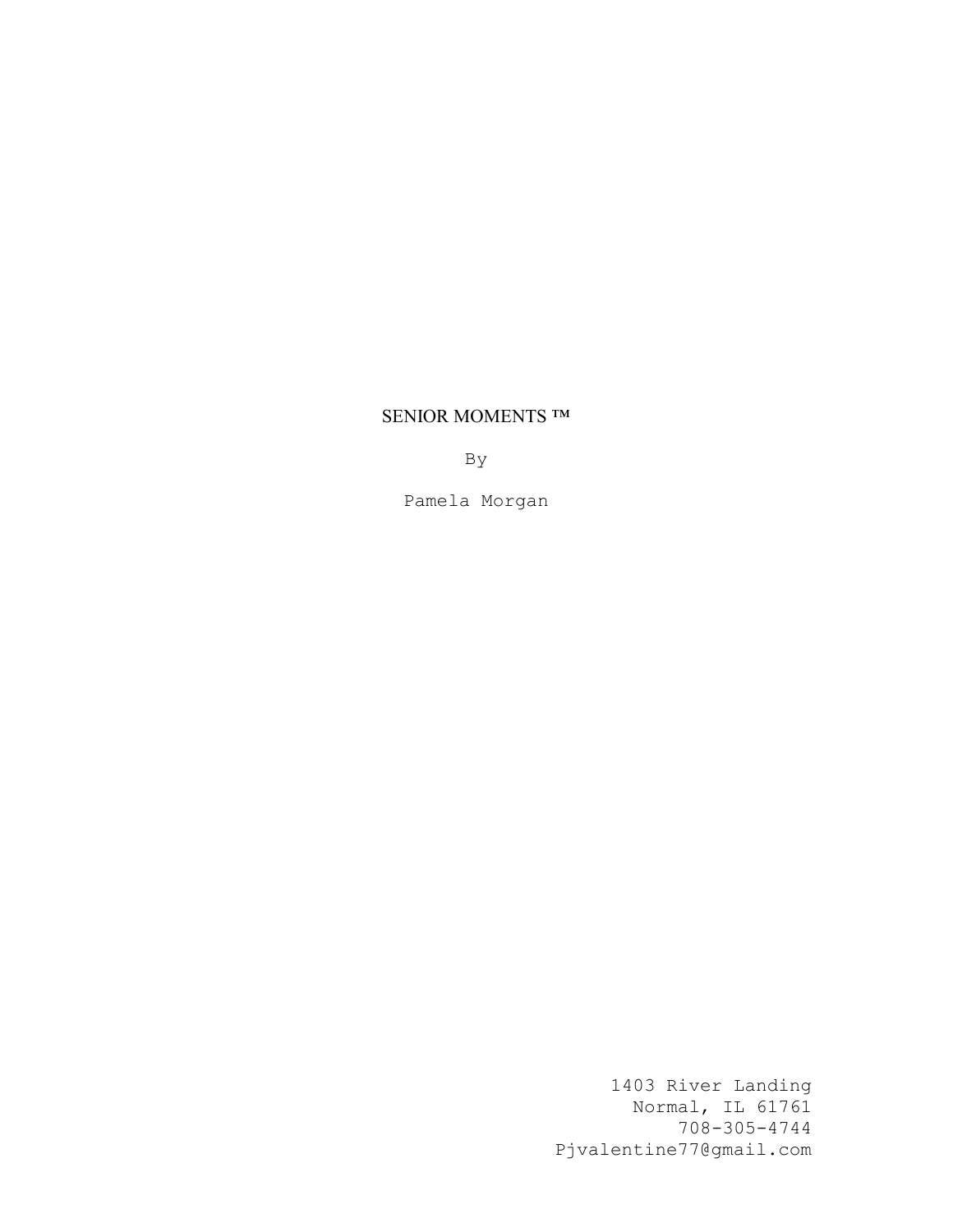# Synopsis:

An elderly man contacts a tech company for the technologically challenged to find help with Zoom, but winds up learning much bigger lessons about love and acceptance.

# Setting:

A Zoom call hosted by Senior Moments ™.

# Cast of Characters

1 man, 1 woman, 1 any All roles may be played by actors of any ethnicity.

| <b>DREW</b> | Any. Mid 20s to 30s. A bored but good-natured IT person.                                            |
|-------------|-----------------------------------------------------------------------------------------------------|
| <b>JACK</b> | Male. Mid 60s to 70s. A blue collar worker, loves to talk.<br>He has no tech skills and needs help. |
| <b>ANNA</b> | Female. 18 to mid 20s. She is endlessly embarrassed by her<br>father, Jack.                         |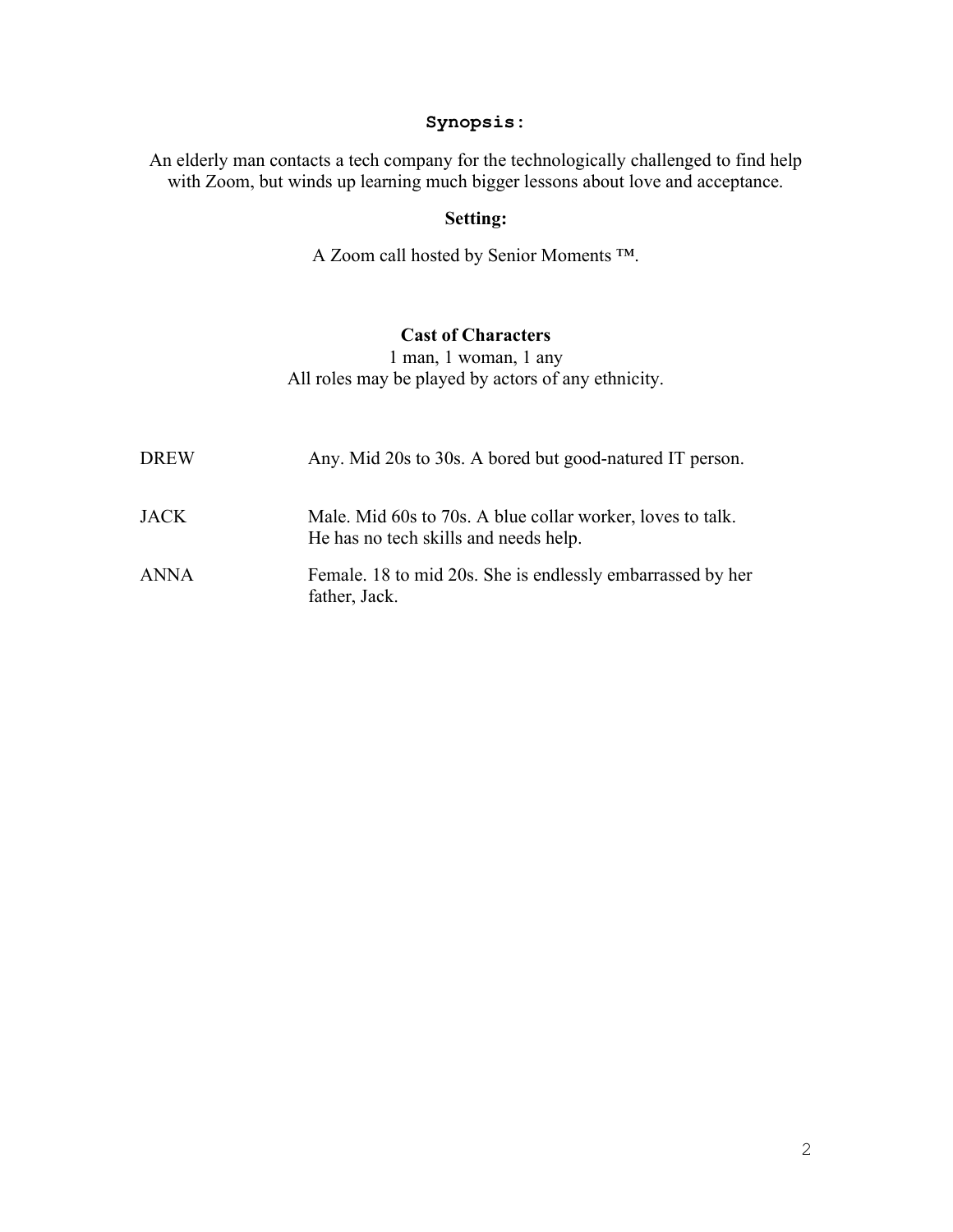FADE IN:

Drew, a 20 or thirty something IT person sits on a zoom call. They are wearing a headset, a plain polo shirt and their background appears to be something stock photo from Zoom. They look very bored as a second screen, without video, appears on the Zoom call.

DREW

(bored, like it's the thousandth time) Greetings, welcome to Senior Moments, taking you from Cyber Stupid to Cyber Savvy, my name is Drew and I'm excited to assist you. We can start with taking your payment information. Do you have your credit card handy?

JACK (O.C.)

Hello? Hello?

DREW

(bored, but patient and louder) Greetings, Welcome to Senior Moments, the place you can come to when your children won't help. If you have your credit card handy, we can start with our easy pay system.

JACK (O.C.)

Hello, is someone out there?

DREW

Can you hear me, sir?

JACK (O.C.)

Yes I..think I can hear you. You're awfully quiet.

### **DREW**

(still speaking loudly, very little interest in the task) Take a look at your desktop, sir, on the bottom righthand side. There is a little symbol that looks like a speaker with sound waves coming out, do you see that?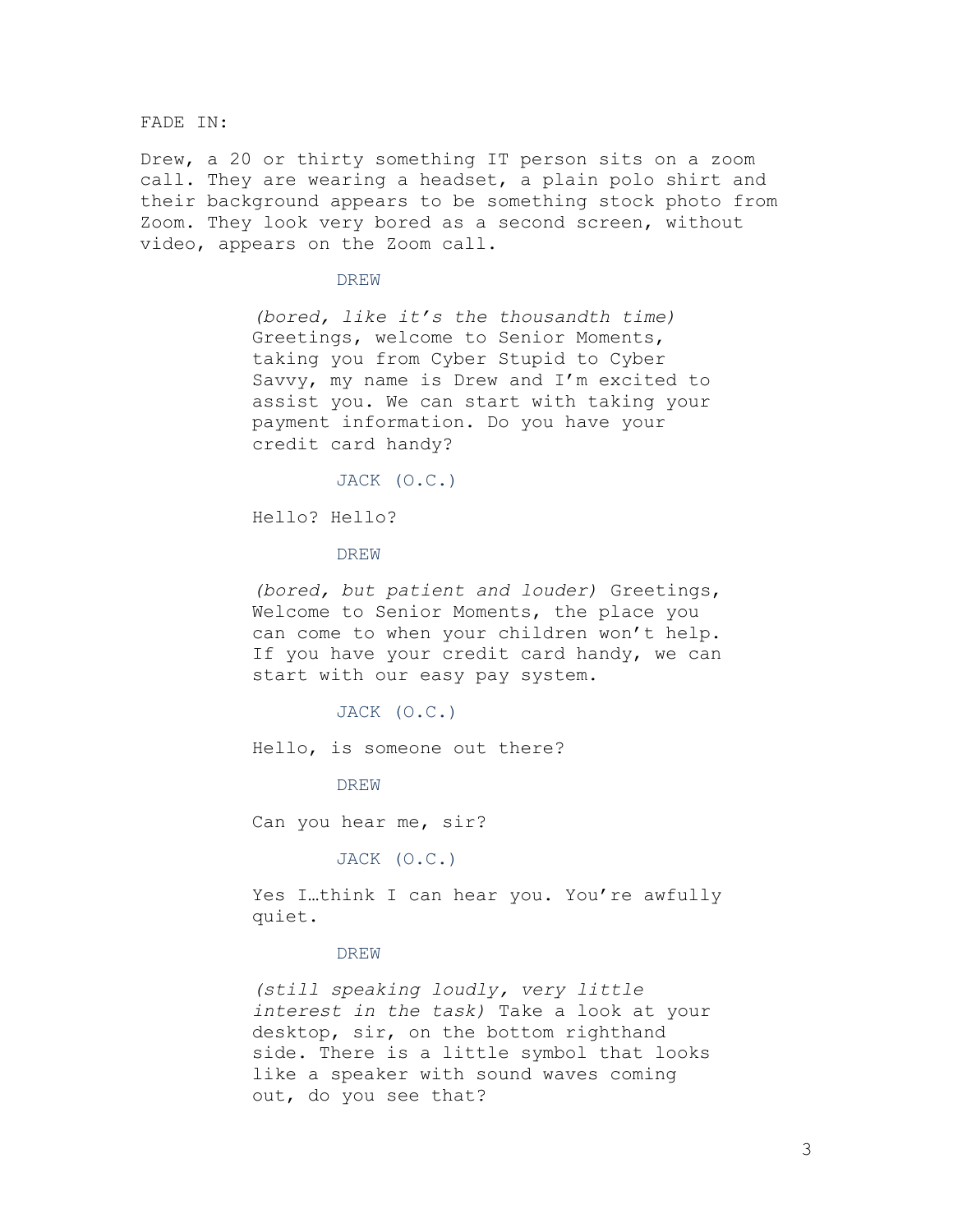```
JACK (O.C.)
```
I do.

# DREW

If you move your mouse over it and click, it will pop up a small menu.

# JACK (O.C.)

Oh yes, I see, it says the number 15.

# DREW

Slide that bar all the way to the right, as high as you like.

# JACK (O.C.)

Okay, I'm sliding. It says 100.

DREW

Can you hear me now?

JACK (O.C.)

Yes, that's much better!

# DREW

(once more, with no feeling) Greetings, welcome to Senior Moments. No, we're not a scam, yes, we can teach you Instagram, but first do you have your credit card ready for payment?

# JACK (O.C.)

I'm not interested in learning Instagram.

# DREW

May I have your name sir?

JACK (O.C.)

I'm Jack and who are you?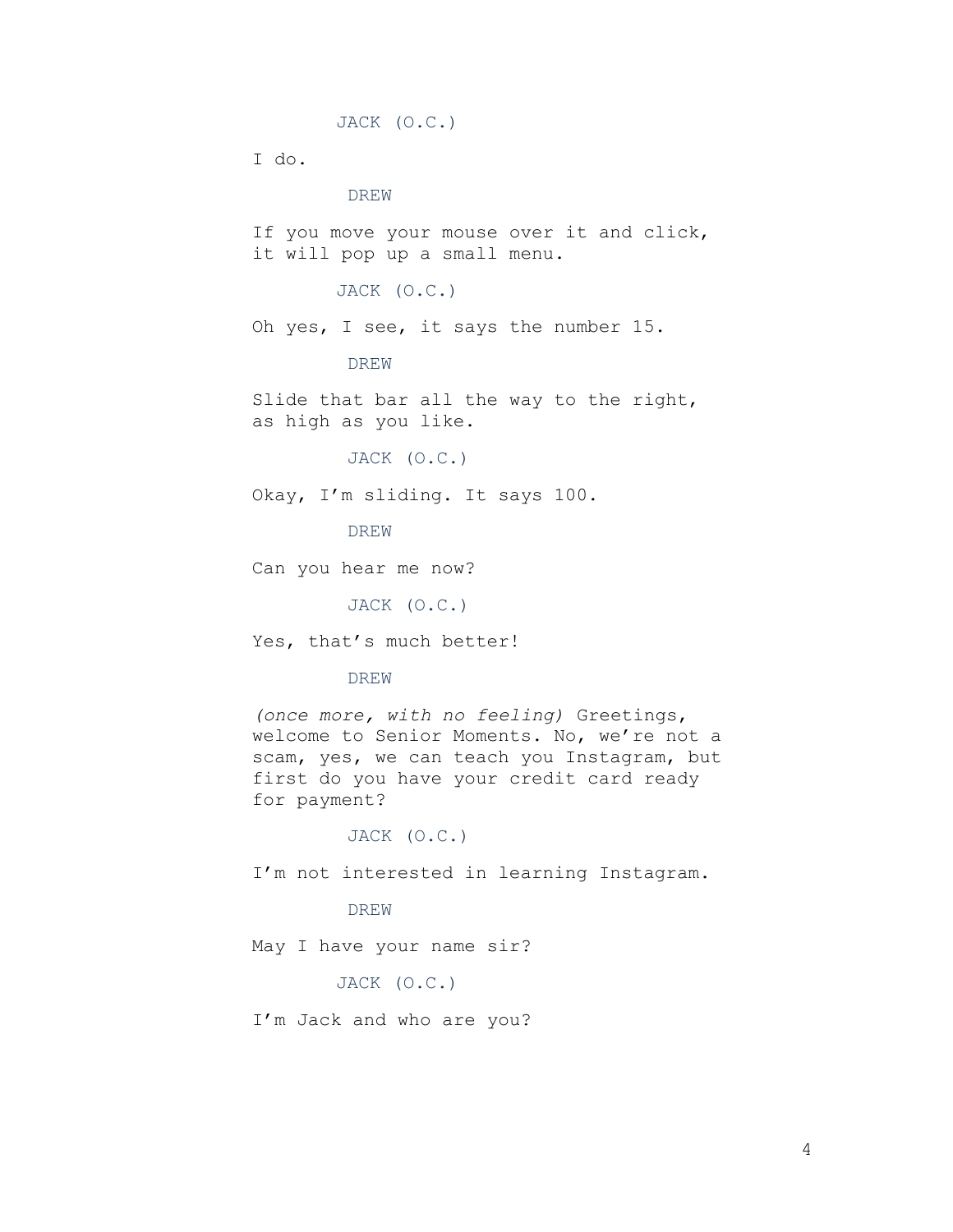Hello, Jack, my name is Drew. Our policy is to begin all calls by teaching you our easy pay system, that also teaches you how to use popular apps like Paypal--

# JACK (O.C.)

You have a very pleasant voice, Drew, has anyone told you that?

#### DREW

(smiling a little) Thank you.

# JACK (O.C.)

I mean it, you have a good voice.

# DREW

(looking away from the script) Did you have something you needed help with today, Jack?

# JACK (O.C.)

(sounding a little embarrassed) I can't seem to figure out how to turn my camera on.

# DREW

I think I can help you with that. Right now, Jack, we're on Zoom. So let's start with how you turn your camera on, when on Zoom.

# JACK (O.C.)

Yes, I want to learn Zoom.

# **DREW**

Wonderful. Can you see me right now?

# JACK (O.C.)

I don't know.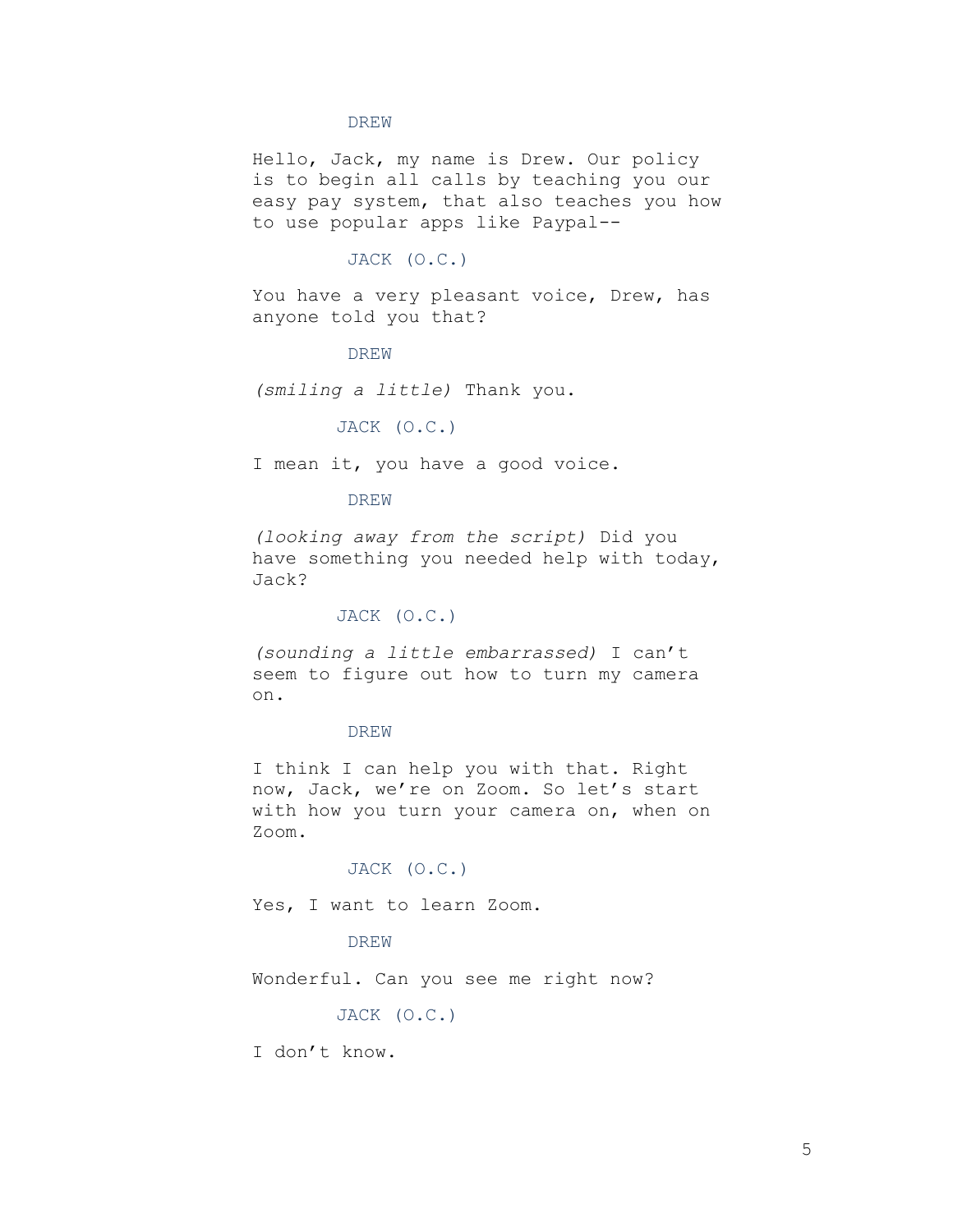Do you see me waving? (waves and smiles, there's a pause) Are you waving back at me, Jack?

JACK (O.C.)

I am, can you see me?

DREW

No, Jack, I can't see you yet, but let's get that fixed. You're definitely on a computer of some kind, is it a laptop or desktop, PC or Mac?

# JACK (O.C.)

I'm on a computer, it's a few years old. With the windows. My son got me one of those pads for Christmas but I don't know how to use it. His name is Jack too, but we call him JJ. Is Drew short for something?

### DREW

It is not short for anything. (sounding a little less automated and more human) I love the nickname JJ, it makes me think of the show Good Times.

### JACK (O.C.)

You're too young to know that show!

### DREW

I live for retro, it's the best part of my job, what can I say? So if you're on a desktop, can you take your mouse and move it down and to the left? You'll see what looks like a camera pop up.

JACK (O.C.)

I see it.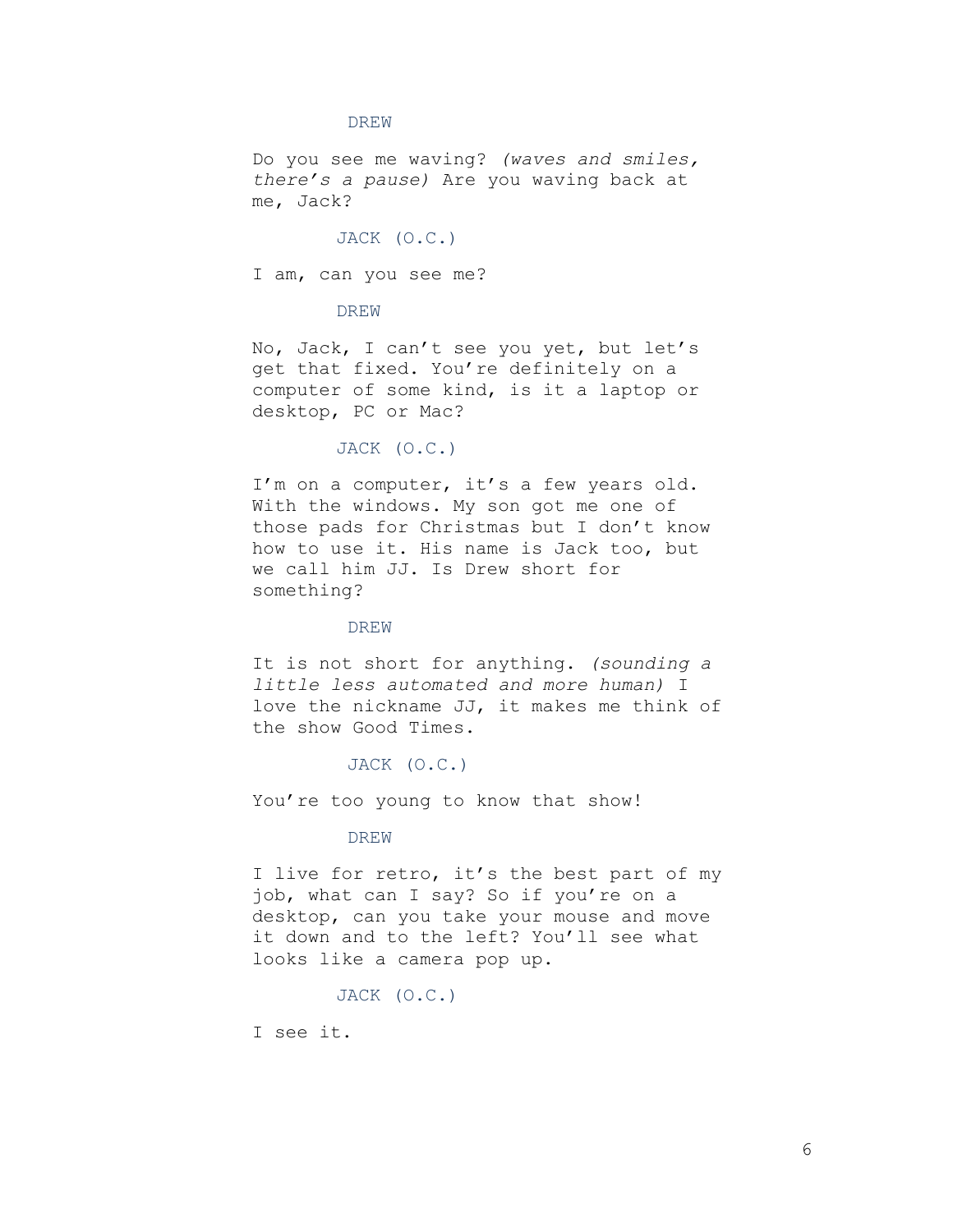Perfect, just click that once and we should—

Jack appears on the screen. He is an older man, mid 60's or 70's, with a pleasant and kind demeanor. He's very pleased to have fixed his camera. He's sitting somewhere in a kitchen and the sink behind him is overflowing with dirty dishes, empty pizza boxes, a mess.

# DREW

Hello there! Nice to finally meet you in person.

### JACK

That worked! That's all I have to do?

#### DREW

That's all you have to do, Jack. We do still have the matter of our easy pay system, but.. (decides against it) is there anything else can I help you with?

### JACK

You can see everything behind me. That's not good.

### DREW

Well, yes, the camera does show your room a bit, and if your room is a little.. um.. (searching for a kind word) disorganized, it will show that too.

# JACK

I can't have that. I'm going to have clean everything up but that could take...

### DREW

That could take quite a while. I can teach you a little trick that might help. Let me show you something. (Drew's background suddenly disappears, revealing a very cramped room, perhaps with some laundry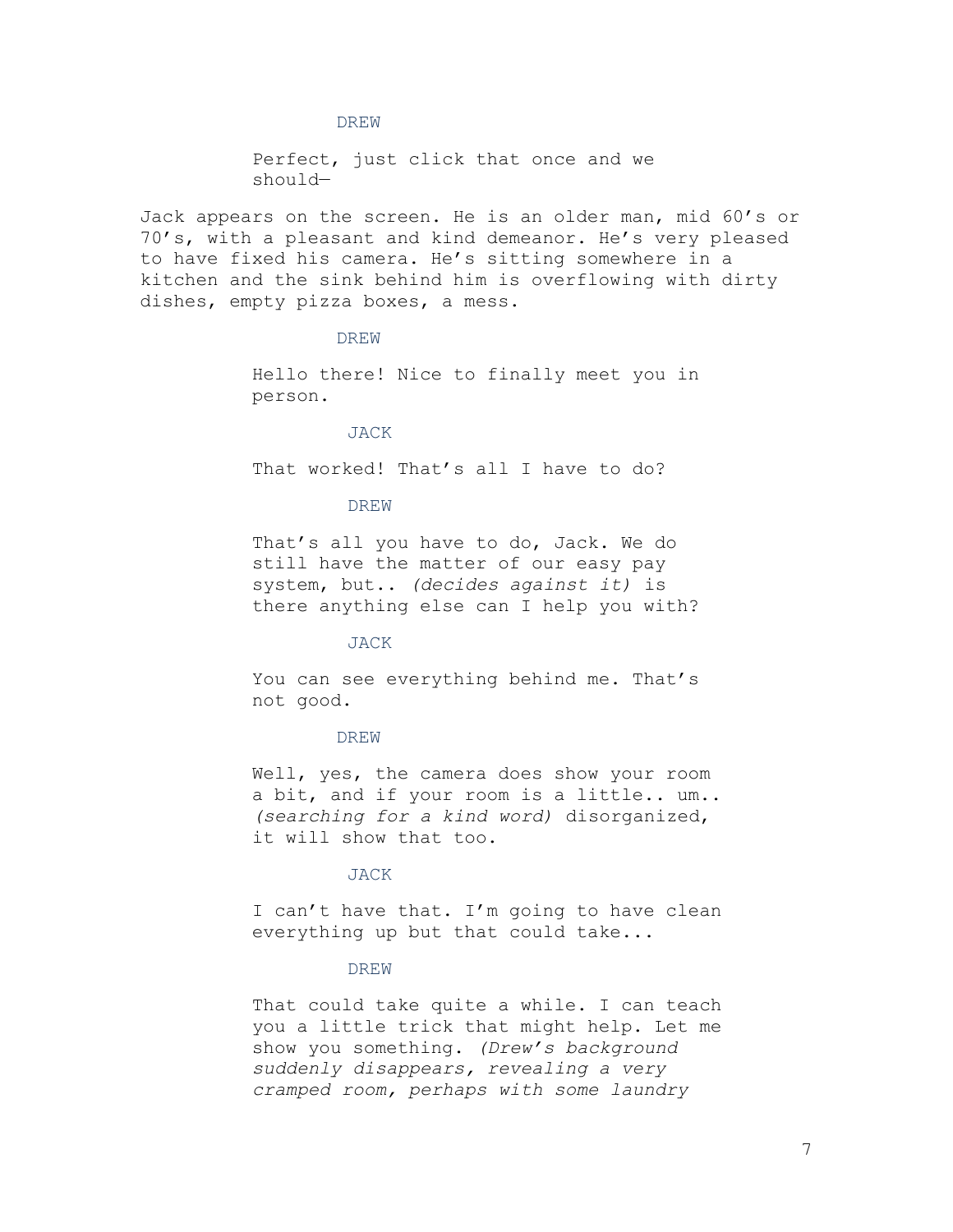behind them. Visible to the camera should be a picture of a person the same gender as Drew) This is where I'm sitting right now.

### JACK

Wow! That room looks tiny, nothing like the first room you were in.

# DREW

It is tiny. But I've been in this room the whole time, I changed my virtual background.

#### JACK

Who's that in the picture? A (brother/sister)?

# DREW

(Drew hesitates a moment) That's my (husband/wife), Charlie.

# JACK

Oh you're a (like he's just learned the word) homosexual. My daughter is too. Is that okay for me to say?

#### DREW

I think its okay for you say.

#### JACK

I've been reading these books and they say you shouldn't tell people that others are homosexual. You shouldn't "out" people.

# DREW

The books are right, you really shouldn't "out" people when they haven't told you that you can. Or to someone safe, like me. Usually if someone is out, then its okay to share that if it comes up.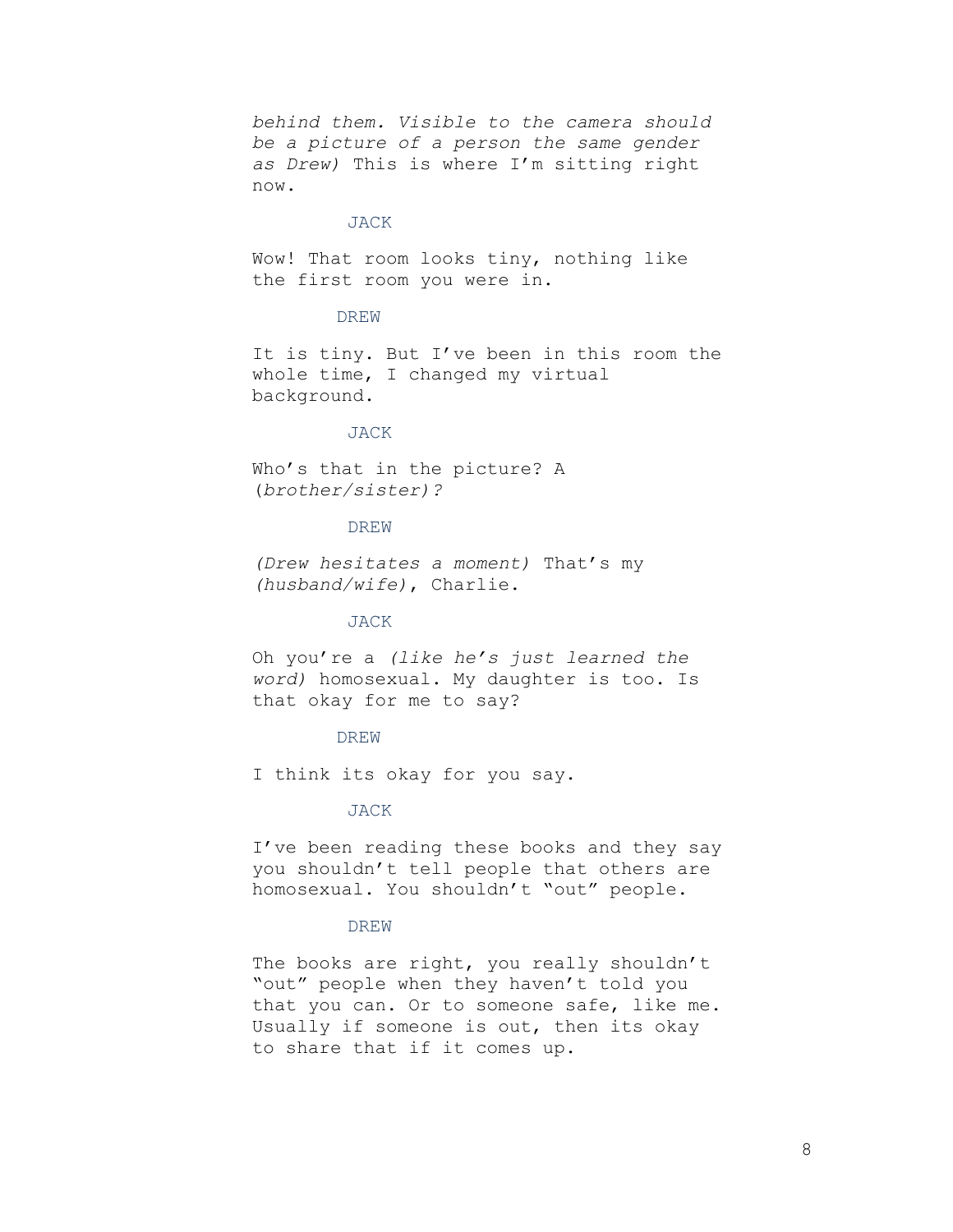She's definitely out and proud. I think she'd be okay with me sharing it with you, Drew. Truth is, we haven't talked since she told me. I had a really hard time when she came out.

### DREW

My parents did too, Jack. But I do need to remind you that these calls are recorded and reviewed by a manager.

# JACK

(not hearing) I was afraid for her, you know? When I was a young person, they beat people up for being homosexual. We didn't call it that. And not women, at least I don't think, but definitely men. I didn't do too well when she told me. I told her she couldn't be gay, I wouldn't allow it. I guess that's a dumb thing to say.

#### DREW

I can understand being afraid.

#### JACK

But you're happy? With your (wife/husband)? You love each other and have a good life?

# **DREW**

We have a very good life. We fight, like all couples, and they get on my nerves because they leave their laundry everywhere. We adopted a baby a few months ago, so starting a family has been fun.

#### JACK

You adopted a baby? They let you do that?

#### DREW

(a little coldly) Yes, they let us do that. We still have the matter of the easy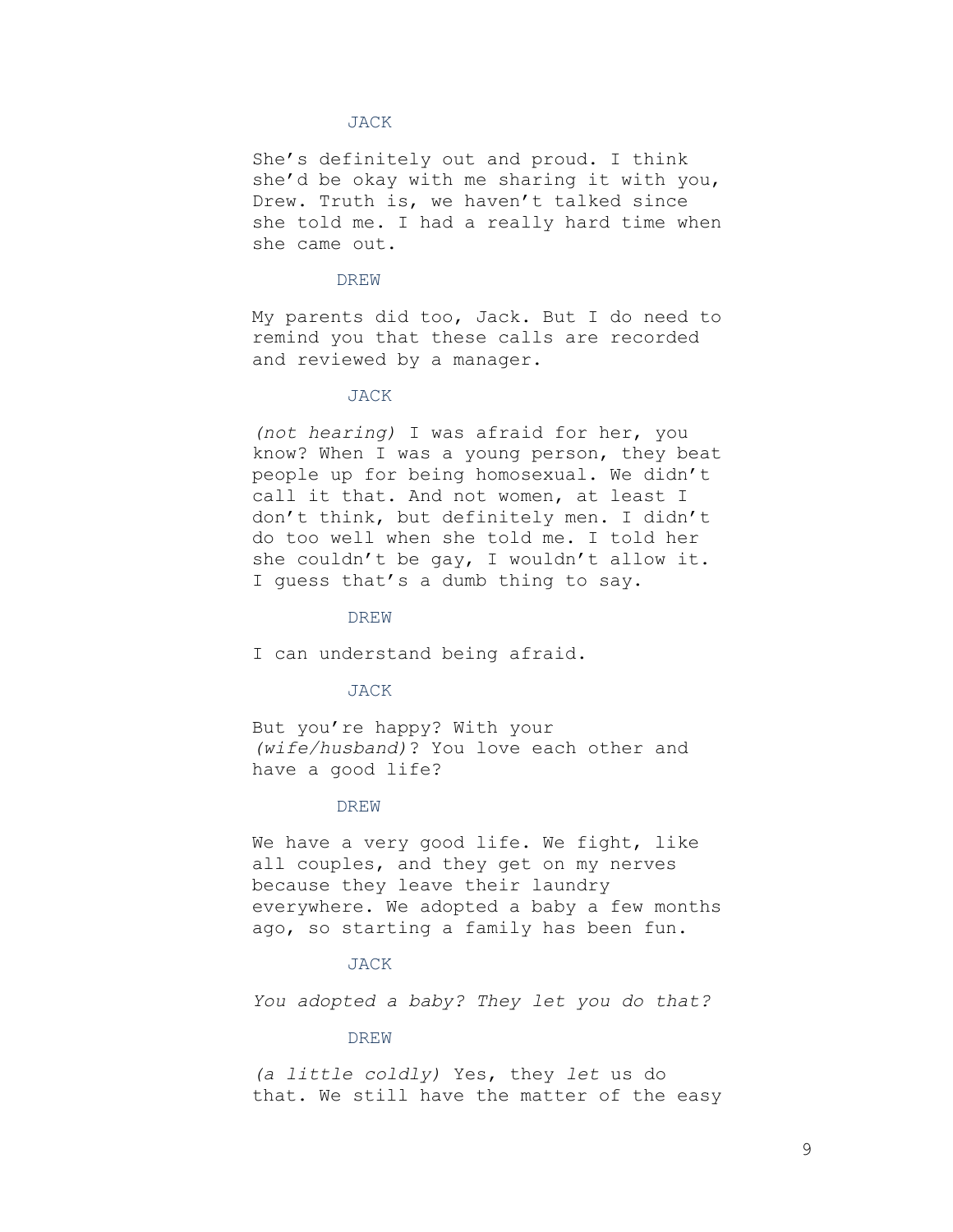pay, I could really get in trouble if I don't--

# JACK

I didn't mean it to sound that way, I didn't know.. (stops and tries again) I don't know how those things.. (stops and gives up) I'm just a dumb old man, I'm sorry.

# DREW

No.. I get it. (and they do) You come from a different generation, my parents did too, and they didn't know a lot of things either. Like that Charlie and I could get married and adopt and have a family. And there's a lot of ways to have a family, if you want to, not just adoption. I don't know if your daughter wants a family, and that's ok these days too. Women don't have to rush into relationships and start a family, they can have lives and careers and goals and dreams and no children ever at all. My parents didn't know that times have changed. People have changed, society is moving forward. Three years ago, when I started with this company, I wasn't allowed to tell anyone I was gay. It was in the Employee Handbook. And a year ago, a customer found out and they reported me to the corporate office as being offensive, because I was homosexual. Like my sexual preference while I'm assisting you with technology has any bearing at all. But Senior Moments stood by me and they changed their stupid policy.

#### JACK

That's what I'm afraid of though. For her, having to deal with people like that. In a job or anywhere. What if she wants to walk down the street holding her girlfriend's hand?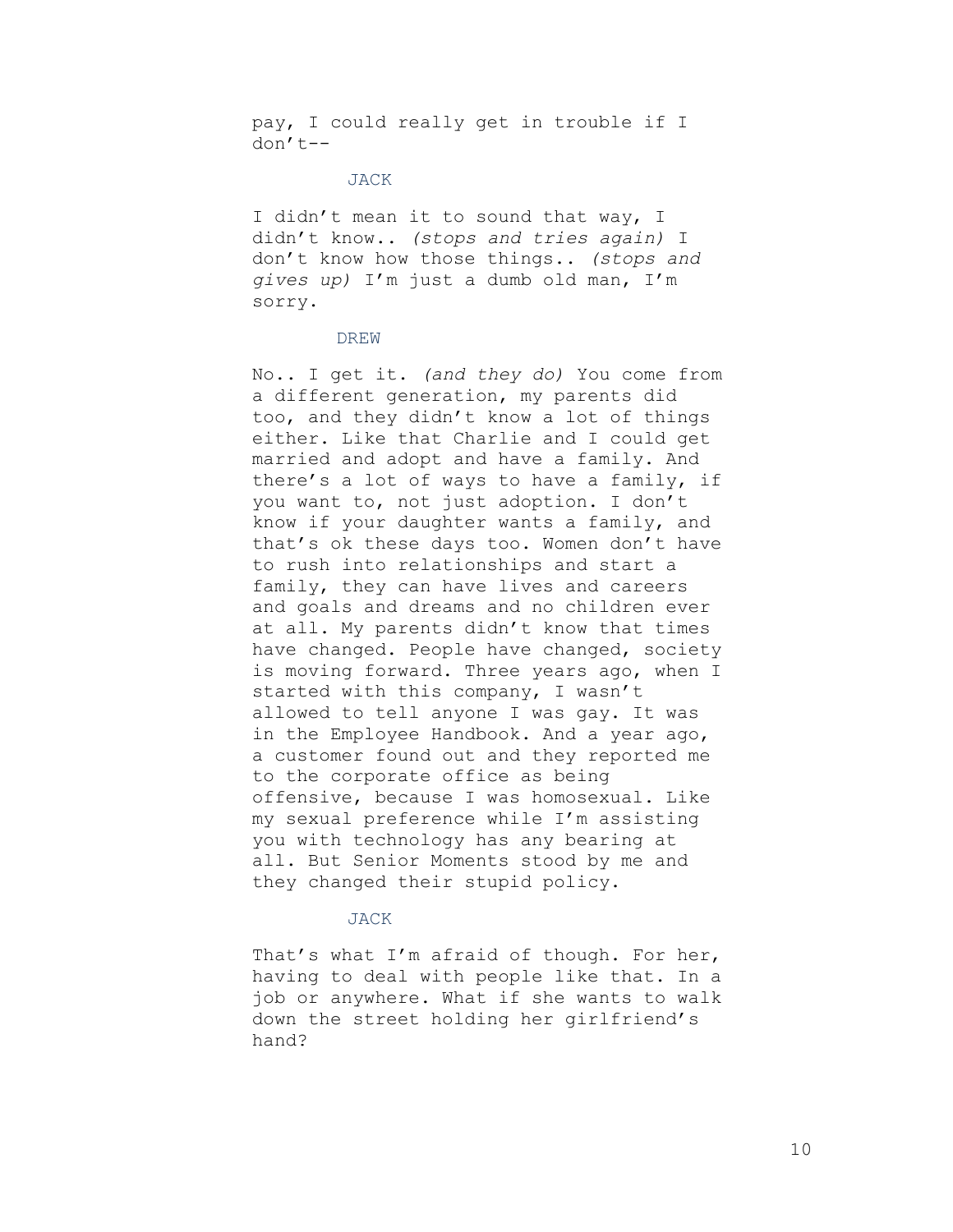Then she walks down the street and holds her girlfriend's hand.

#### JACK

And if people don't like it?

# DREW

There's always going to be people who hate. But the people who don't understand it, like you, are having conversations with people like me.

# JACK

And learning! From people like you.

# DREW

Exactly. (they smile for a moment at each other on the screen)

#### JACK

Here I thought this was only lessons on technology.

#### DREW

It is, Jack, but you asked and no question too stupid that can't be computed, here at Senior Moments. I swear I did not make that rhyme up.

# JACK

Employee Handbook, eh? I think I owe you some credit card information, don't I? Isn't that how this works?

# DREW

Don't even worry about, we'll call this one on me. Was turning your camera on all you wanted help with?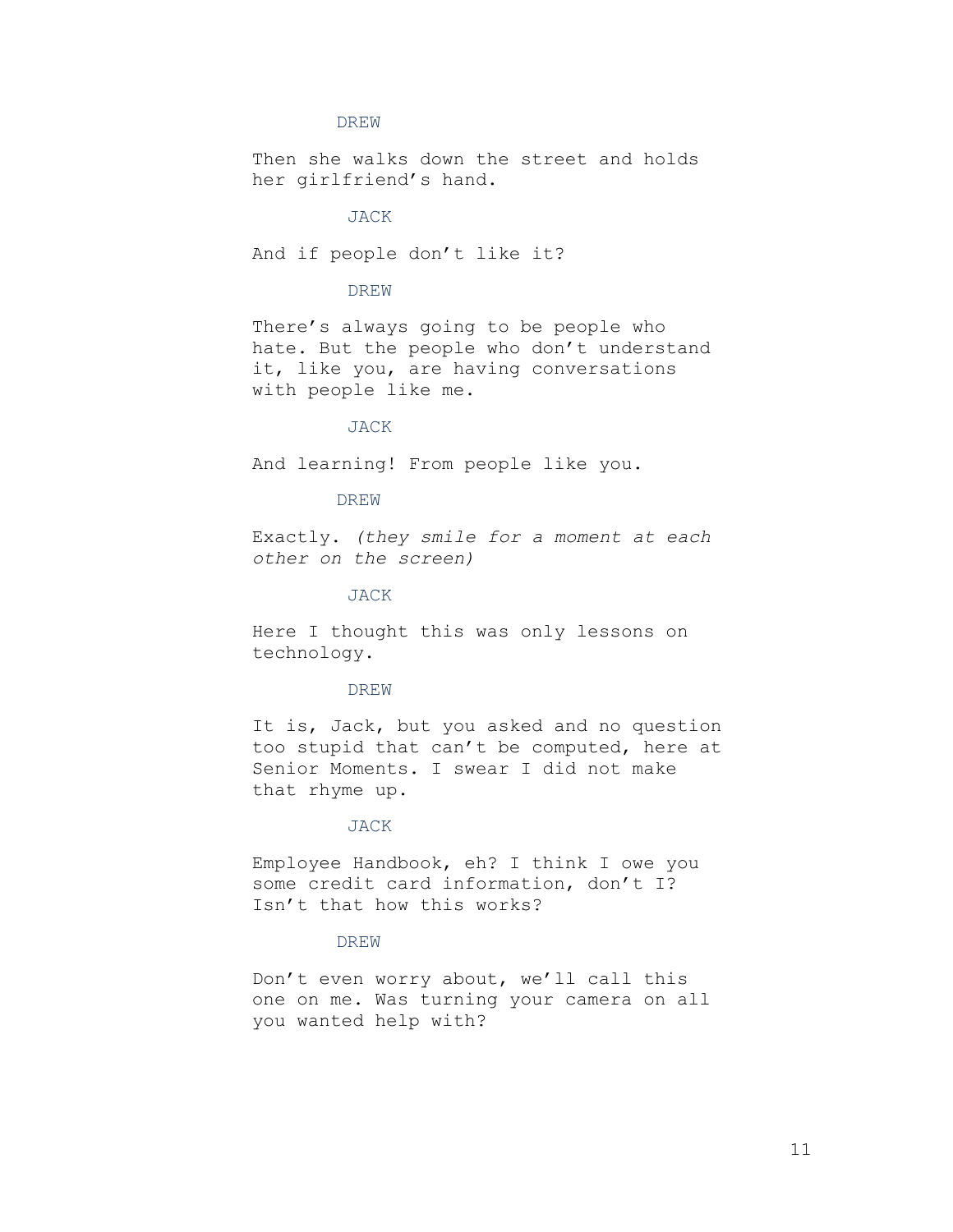I guess so.. I mean, my room is still a problem.

# DREW

Right! Your background. I mean this fondly, but you are a hot mess with that room.

# JACK

I am, ever since my wife passed away. She did all the cleaning.

# DREW

(like they mean it) I'm so sorry for your loss. We can fix the room. Remember that camera you clicked? If you hover over it with your mouse, you'll see an arrow. Click that and a menu pops up. Select Choose Virtual Background.

JACK

Ok.

# DREW

You'll see your video and below that some squares with pictures, and you can click on any of those and it will change your background.

#### JACK

(his background starts changing) Wow! Look at these. (he settles on a beach) The beach is good, we went to the Virgin Islands when the kids were young and they loved it.

# DREW

You know how to follow a link to get to a zoom call, like you did for this one, but you can also start a meeting when you first log in, by choosing New Meeting. And to invite someone to a meeting in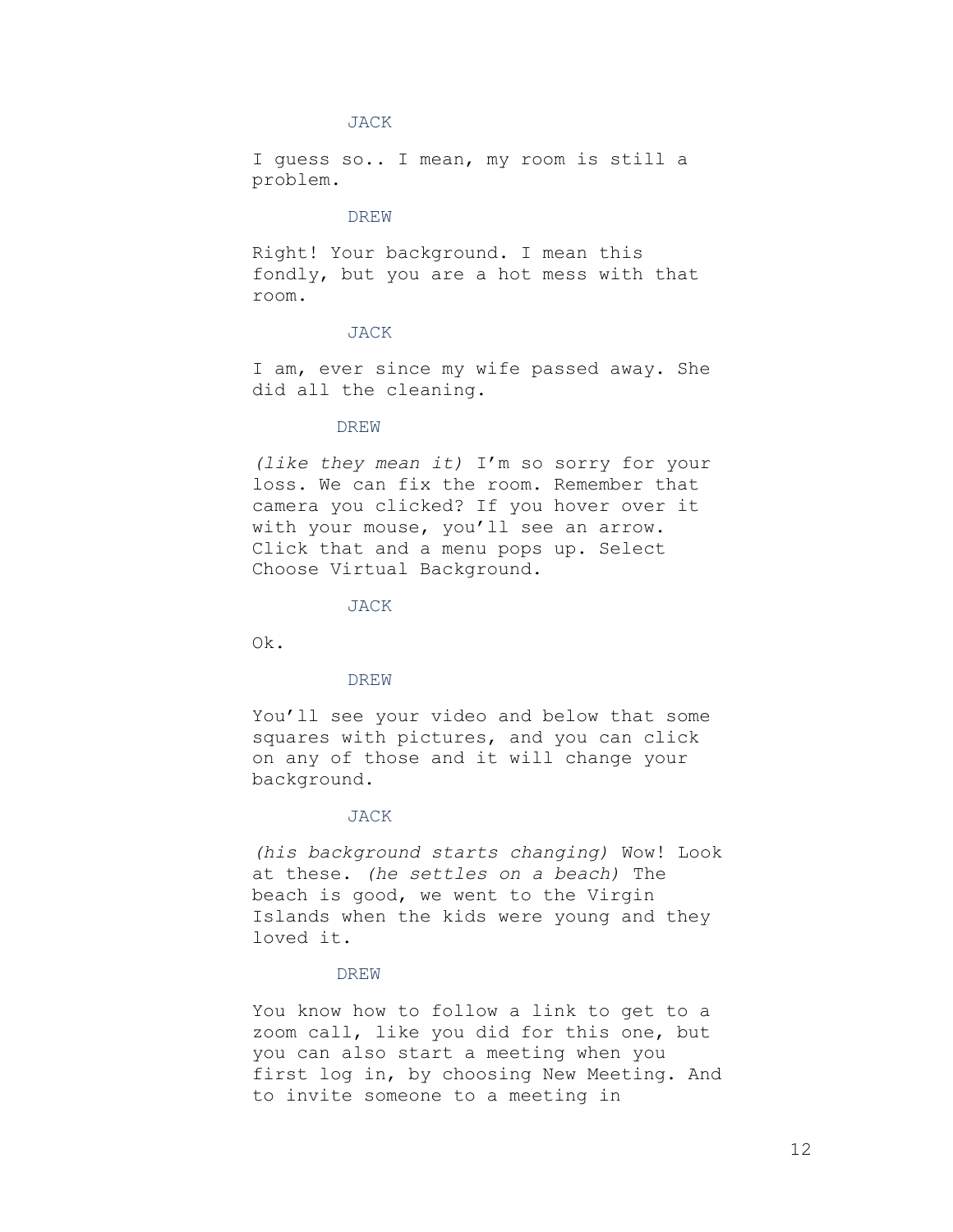progress, move your mouse to the bottom of the screen, you'll see two people. It says Participants. Click on the arrow and choose Invite People. Then you can email or copy the invite link and send that to them.

# JACK

You're going a little fast. (staring hard at the screen) So first I go to Participants.. click the arrow.. then Invite People.. and email.

### DREW

You got it, Jack! Good job on picking this up so quickly. (Jack appears to be hunt and pecking on his keyboard while Drew speaks) I'm glad I was able to help you out, I've worked here at Senior Moments for so long that I think I forgot it's people on the other end that I'm helping. I've really enjoyed talking to you today. (noticing that Jack is not listening, beat) Did you need some more help?

#### JACK

k..m..23..@..

#### DREW

Jack, are you sending an email invite?

#### JACK

Dot com. (appears to click, then returns to Drew) What was that?

# DREW

Did you invite someone to our meeting?

# JACK

I did, its why I wanted to learn Zoom.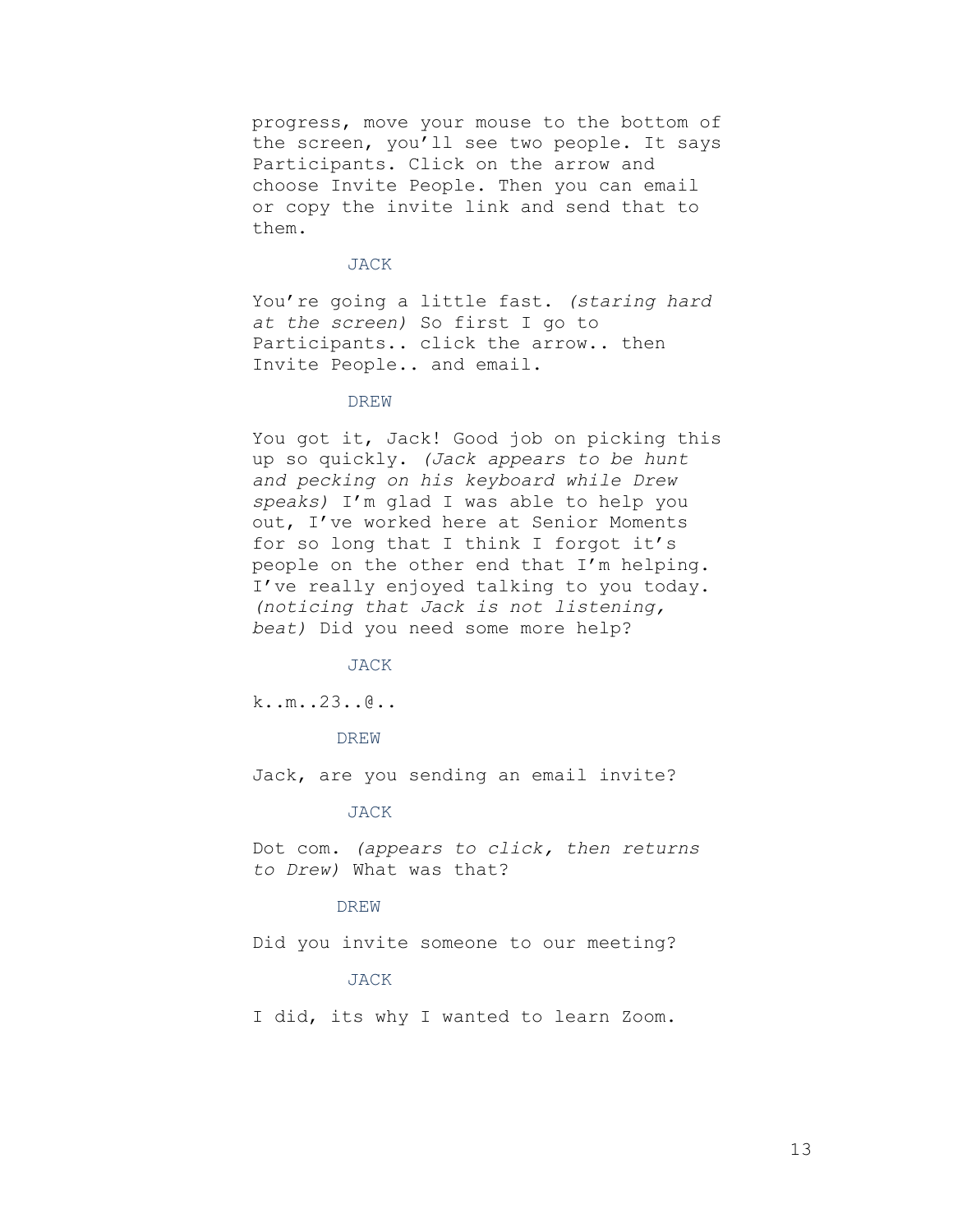But unfortunately, this is the Senior Moments host and it's not our policy to let people invite others.. I could get in some big trouble..

A video appears on screen, a young woman looking really confused. She appears to recognize Jack.

# ANNA

.. Dad?

# DREW

(not at all sure how to handle this situation) Ohhhhh.. (recovering) Hello and welcome to Senior Moments.. (thinking on the fly) Where we help your tech knowledge bloom or you can use our zoom.

# ANNA

I'm so confused... Dad? What are you doing here?

# JACK

This is my friend, Drew, they helped me get on Zoom.

# DREW

I'm going to take my lunch break now. Nice meeting you, Jack, please fill out the survey when you leave the call. I do feel obligated to remind you one last time that this is a recorded call and it is reviewed by a manager.

#### JACK

If you get in trouble, I'll call corporate and complain. (Drew logs off with a smile)

#### ANNA

You're using scam companies like Senior Moments now? They just prey on old people. Can't JJ help you?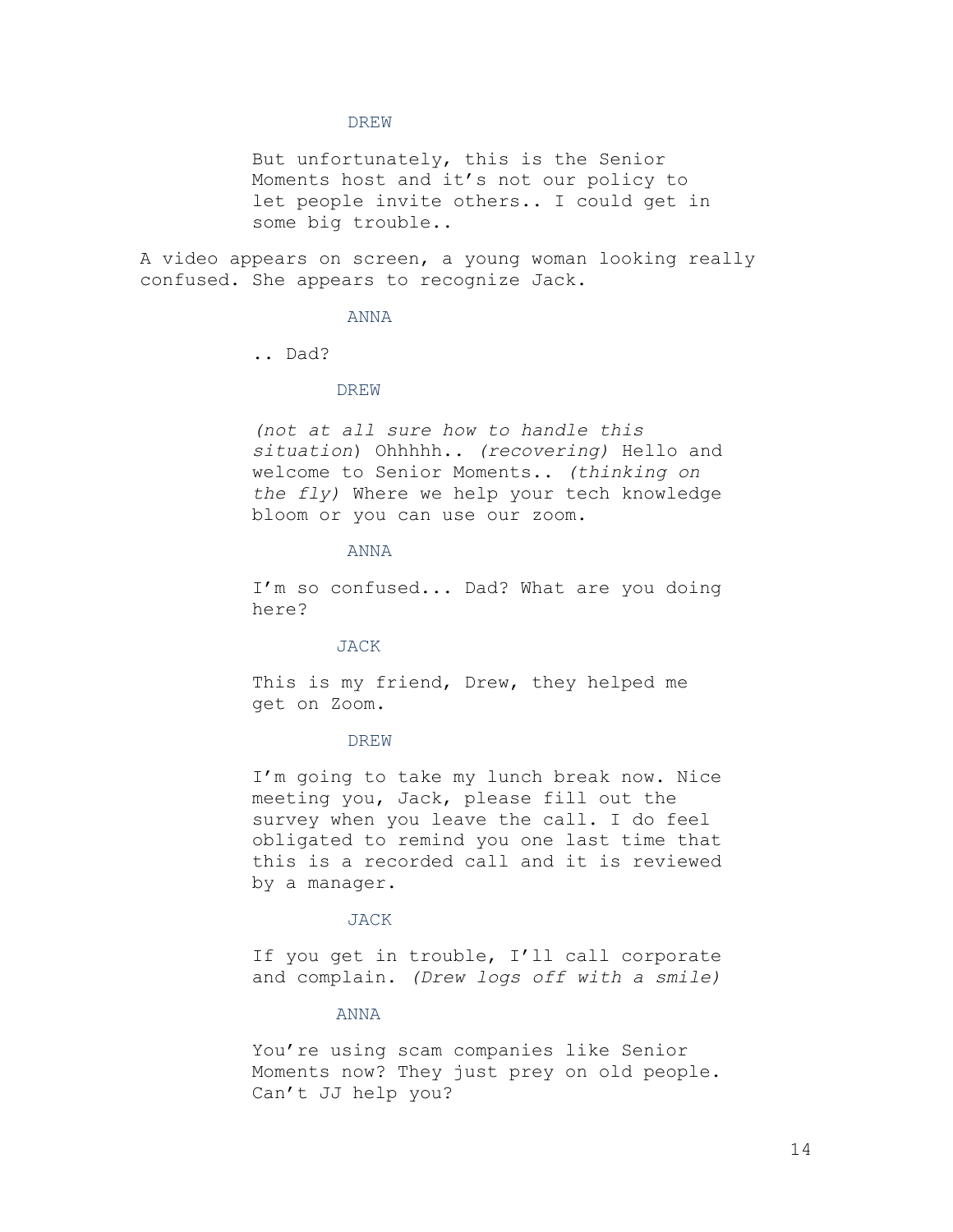Let me say what I need to say.

# ANNA

No, you said enough the last time we talked. Remember? What was it exactly you said? (imitating Jack) "No daughter of mine is going to be a homosexual. I won't allow it." And then what, four months pass without a word from you and you think because you learned Zoom from your friend Drew at Senior Moments that I want to say anything to you or hear what you have to say?

#### JACK

You're right, Anna. For the record, JJ's not talking to me either, because.. I was wrong. I have this written down here, what I want to say.

#### ANNA

You wrote down what you wanted to say.

#### JACK

It's important. I didn't want to forget anything. (picking up an index car to check his notes, clears his throat, sees Anna still waiting, puts down the card) Now I feel stupid reading from the card. I'm sorry. That's the gist of what I wanted to say. I love you, I always have. And I'm proud of you. That's never changed either. And I called up Drew at Senior Moments to teach me this Zoom so I could zoom you and tell you that.

# ANNA

We don't call it zooming, its just video calling.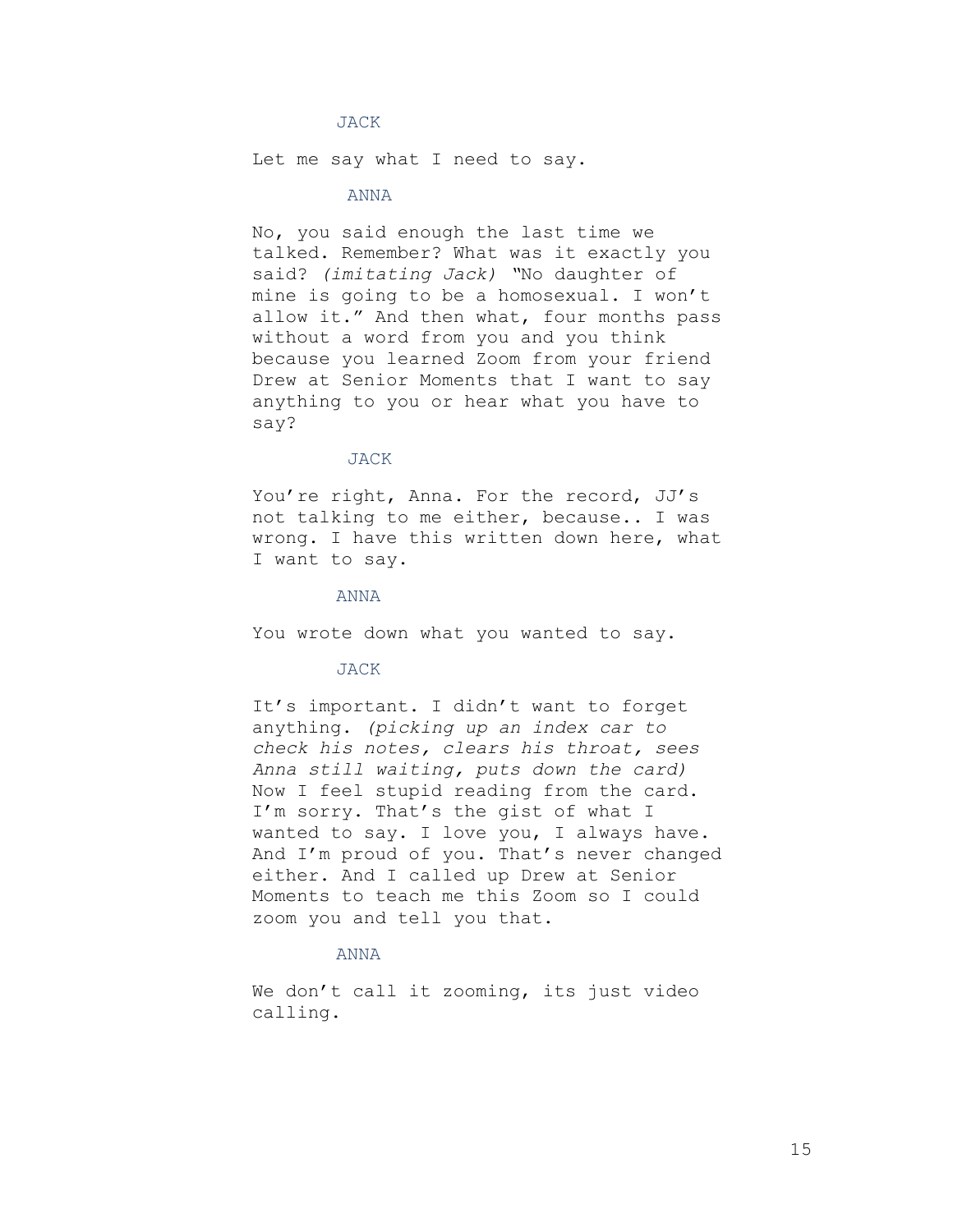Well I wanted to video dial you and tell you that I was a stupid old (checking his card) cisgender homophobic man.

# ANNA

Were those words seriously written on your card? Where did you even learn them?

# JACK

Drew is also homosexual, I think that's okay for me to tell you, but I have learned its not okay to tell everyone that. I'm reading a lot, Anna. I'm learning a lot. I wanted you to know that too. I'm out and proud for you.

### ANNA

(angrily) You're not the one—(stops herself and takes a beat to start over) Dad, you're not out and proud. I am.

### JACK

But I am proud of you and I want the whole world to know it. I'm out!

#### ANNA

You're.. really proud of me?

# JACK

I am, sweetheart. I am so proud of you.

# ANNA

But its still not considered coming out, so please don't go telling people you're out and proud. Did you pick your background because you remembered I liked the Virgin Islands when I was 12?

# JACK

I did. But also, the room's a hot mess. At least that's what Drew called it.